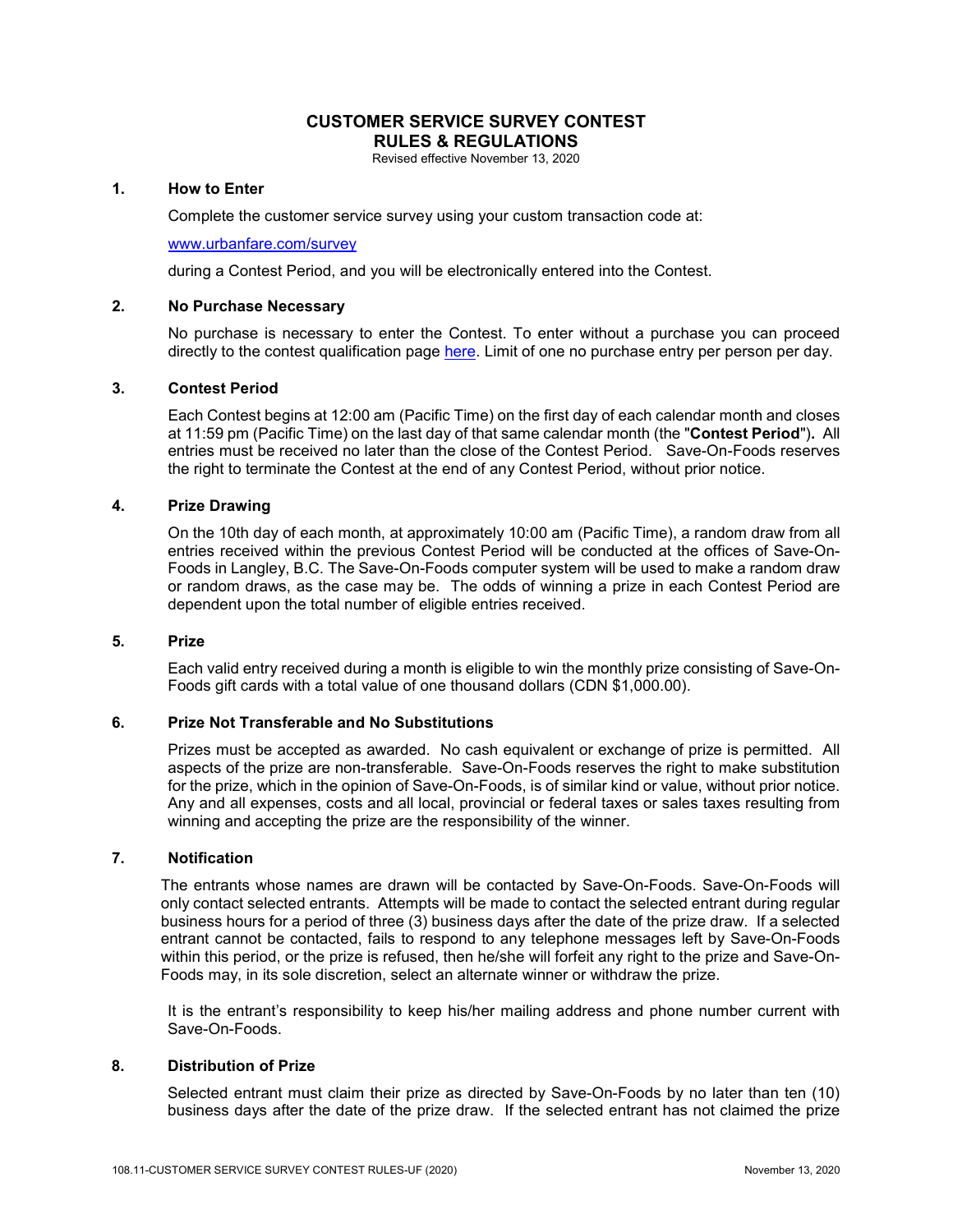within this period, then he/she will forfeit any right to the prize and Save-On-Foods may, in its sole discretion, select an alternate winner or withdraw the prize.

## **9. Eligibility**

This Contest is open to Canadian residents, excluding Quebec, who have reached the age of majority in the Province/Territory in which they reside. Directors, officers and employees of Save-On-Foods, and its advertising and promotional agencies are not eligible to enter this Contest nor are their immediate family (father/mother, brother/sister, son/daughter) or persons living under the same roof with them.

#### **10. Entries Property of Save-On-Foods**

All entries are the property of Save-On-Foods and will not be returned for any reason whatsoever.

#### **11. Contest Rules & Regulations**

By participating in the Contest, the entrants unconditionally agree to be bound by the Contest Rules & Regulations. The entrants further agree to be bound by the decisions of Save-On-Foods regarding the Contest Rules & Regulations or in any way relating to this Contest, as may be determined by Save-On-Foods in their sole discretion, which will be final and binding in all respects.

## 12. **Privacy / Use of Personal Information**

Save-On-Foods will collect and use the name and such personal information (telephone number, e-mail address) of each entrant as is necessary for the administration of the Contest. The contents of each survey are governed by the privacy policy of Save-On-Foods, which can be found at [www.urbanfare.com/privacy-policy](http://www.urbanfare.com/privacy-policy)

#### **13. Disqualification**

Save-On-Foods reserves the right, in its sole discretion, to disqualify any selected entrant who:

- (a) cannot be reached by Save-On-Foods by telephone or has not responded to telephone messages left within five (5) business days of the prize draw;
- (b) is unwilling or unable to comply with the Contest Rules & Regulations;
- (c) has not claimed the prize as directed by Save-On-Foods within ten (10) business days of the prize draw;
- (d) has tampered or attempted to tamper with the entry process or the operation of the Contest;
- (e) has not signed the Declaration, Release and Waiver Form in the form required by Save-On-Foods within ten (10) business days of the prize draw;
- $(f)$  for any reason whatsoever is unable or does not wish to accept the prize as awarded;
- (g) is not eligible by law; or
- (h) is deemed by Save-On-Foods, in its sole discretion, to be ineligible, disqualified, or in non compliance for any reason whatsoever.

In all such cases, the selected entrant will forfeit his/her right to the prize without compensation and Save-On-Foods may, in its sole discretion, select an alternate prizewinner or withdraw the prize.

#### **14. No Warranty**

Save-On-Foods and its affiliates, subsidiaries, sponsors, suppliers, or otherwise make no warranty, representation or guarantee, express or implied, in relation to a prize, including without limitation quality, merchantability or fitness for a particular purpose.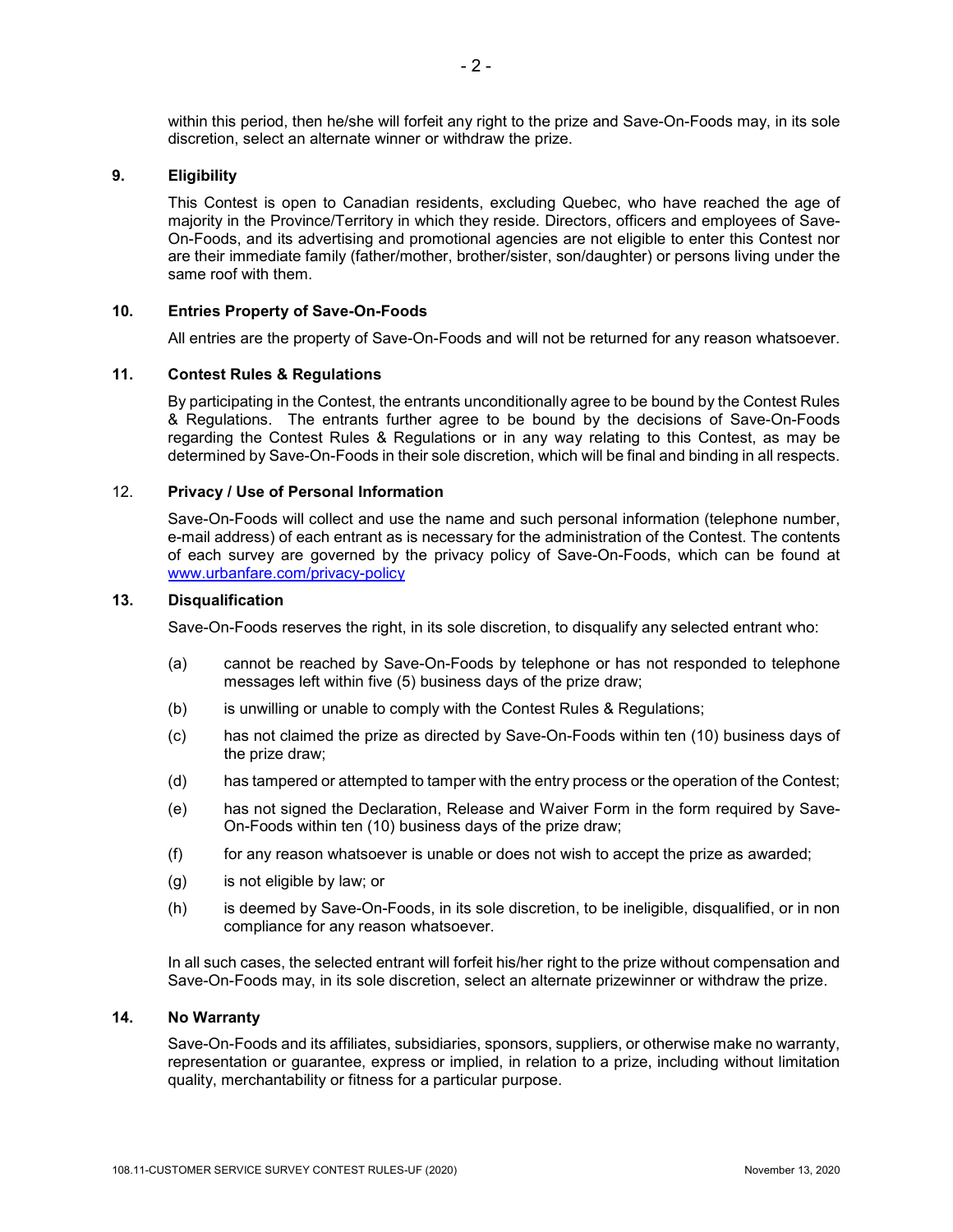# **15. Release**

By entering into this Contest, all entrants (including the prizewinners) hereby agree to release, discharge and hold harmless Save-On-Foods, its affiliates, subsidiaries, sponsors, suppliers and advertising, promotion and service agencies involved in this Contest, including all of their respective directors, officers, employees or agents, from any and all loss, harm, liability, claims, damages, causes of action, costs or expense of any kind whatsoever with respect to or arising out of:

- (a) the entrant's participation in the Contest;
- (b) the entrant's participation in any Contest-related activity;
- (c) the entrant's acceptance, use, misuse or any other matter in relation to the prize;
- (d) the distribution of the prize; or
- (e) the administration of the Contest.

# **16. Limitations of Liability**

Save-On-Foods is not responsible for and will assume no liability for:

- (a) entries which are lost, late, delayed, incomplete, postage due, illegible, damaged, destroyed, irregular, mutilated, forged, garbled, incorrectly addressed, misdirected, mechanically reproduced or are otherwise in any way not entered or eligible for the Contest;
- (b) incorrect or inaccurate information in the entries or in relation to the administration of the Contest whether caused by any of the equipment or programming associated with or utilized in the Contest or by any technical or human error which may occur, including without limitation typographical errors;
- (c) telephone, technical, network, online, electronic or computer failures of any kind regardless of the cause in relation to the administration of the Contest;
- (d) the failure of Save-On-Foods to notify any selected entrant that their name has been drawn for any reason whatsoever;
- (e) the failure of Save-On-Foods to receive a selected entrant's response for any reason whatsoever;
- (f) theft or destruction or unauthorized access to, or alteration of, entries;
- (g) any error in compiling entries;
- (h) any error in awarding prizes;
- (i) any condition caused by events beyond the control of Save-On-Foods which disrupts or interferes with the Contest; or
- (j) any other similar events or circumstances whatsoever.

## **17. Declaration, Release and Waiver Form**

Prior to being awarded the prize, the selected entrant must sign and return a Declaration, Release and Waiver Form in the form required by Save-On-Foods and any other documentation required by Save-On-Foods, which will include without limitation:

- (a) confirmation of eligibility for the Contest;
- (b) confirmation of compliance with the Contest Rules & Regulations; and